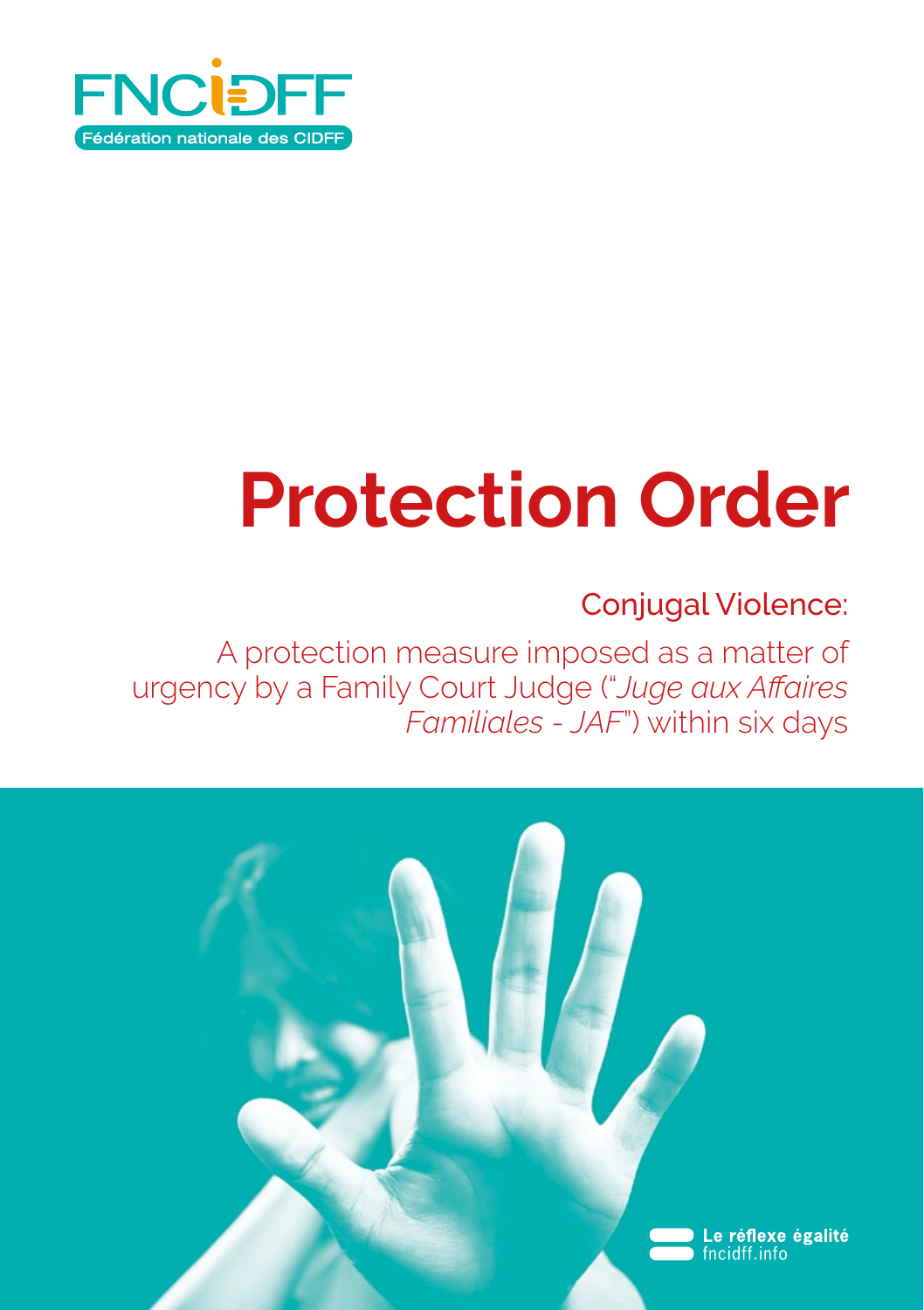## **Who can apply** for a protection order?

Any person who is a victim of abuse:

- Inflicted within a married, civil union or cohabiting couple,
- Inflicted by a former spouse, a former civil union partner or former cohabitation partner.
- $\rightarrow$  Including when the persons have not been living together.

#### **Which types of abuse?**

- Physical, psychological (e.g.: harassment, threats, insults) or sexual,
- That endangers the person who is the victim and/or his or her children.

 $\rightarrow$  No longer living together does not automatically remove the danger.

#### **Individuals under threat of forced marriage**

A protection order can be delivered, urgently, to the adult person under threat of a forced civil or religious marriage.

The judge can make a ruling:

- prohibiting the perpetrator of the abuse from meeting, receiving or entering into contact with certain persons or from carrying a weapon,
- authorising a person under threat to conceal his or her home or residence,
- for temporary eligibility for legal aid,
- for a temporary ban preventing the person under threat **from leaving the country**, upon the person's request.

**N.B.:** Minors threatened with forced marriage are not eligible for a protection order. Their protection falls within the competence of a children's judge.

### **How to get** a protection order

#### **JOUR 0 : Referral to the judge**

#### **Filling in a petition:**

• Form downloadable online or available at the court registry (cerfa form no.15 458\*05),

or

• A written application on plain paper.

*Caution: In order to be admissible, the application must meet certain conditions. Your CIDFF (Information Centre for Women's and Families' Rights) can provide you with assistance and support for your procedures.*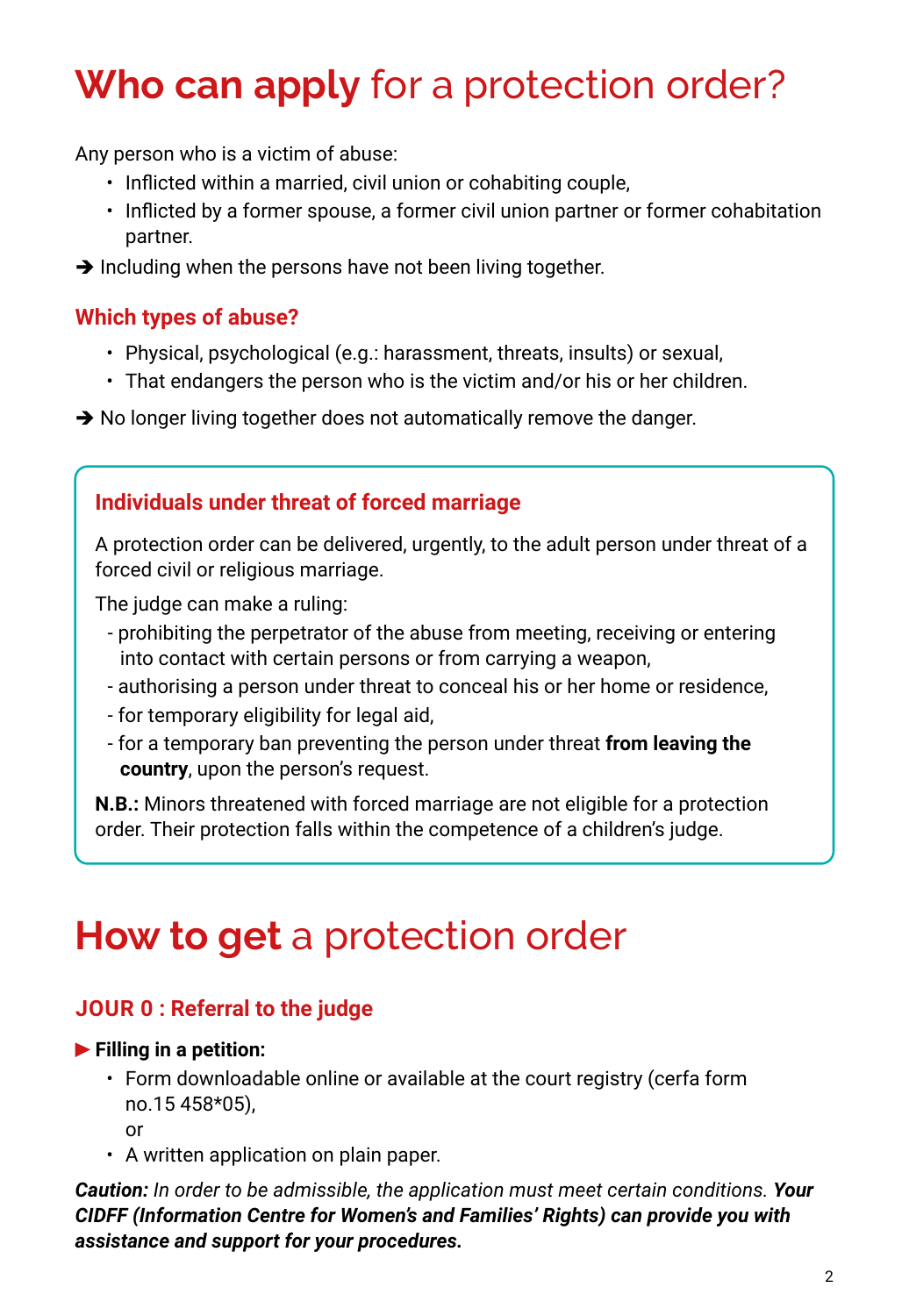#### **Bringing a case to a family court judge**

The original copy of the completed application, together with required documents, shall be filed with the **registry of the court** attached to the place of shared residence, or of the residence of the children, or of the residence of the perpetrator of the abuse.

For any information: contact the Single Reception Service for Litigants ("*Service d'Accueil Unique du Justiciable-SAUJ*") of the court.

*Comment: It is advisable to keep a copy of the file.*

If the victim has a lawyer, he or she will complete and file the application, but if the victim has already completed and filed an application, it is not too late to get a lawyer.

The public prosecutor may, with the victim's consent, request a protection order.

If the application is admissible, the judge immediately issues an order setting the date for a hearing. The order is not subject to appeal.

*Comment: The family court judge may also be sought simultaneously with an application for a divorce or a legal separation, and an application for a protection order.*

A victim who seeks an **authorisation to conceal his or her home** or place of residence can be exempted from indicating his or her address in the application.

#### **Obtaining assistance**

The assistance of a lawyer is not compulsory, but it is strongly recommended. A victim can, depending on his or her resources, benefit from legal aid to cover a lawyer's and/or bailiff's fees (even if the person is an undocumented foreigner).

The application for legal aid can be filed:

- At the Legal Aid Office ("Bureau de l'Aide Juridictionnelle-BAJ") of the court attached to the victim's place of residence (in person or by mail);
- At the Single Reception Service for Litigants ("Service d'Accueil Unique du Justiciable-SAUJ").

**Your CIDFF (Information Centre for Women's and Families' Rights) can provide you with information and support you with your procedures.**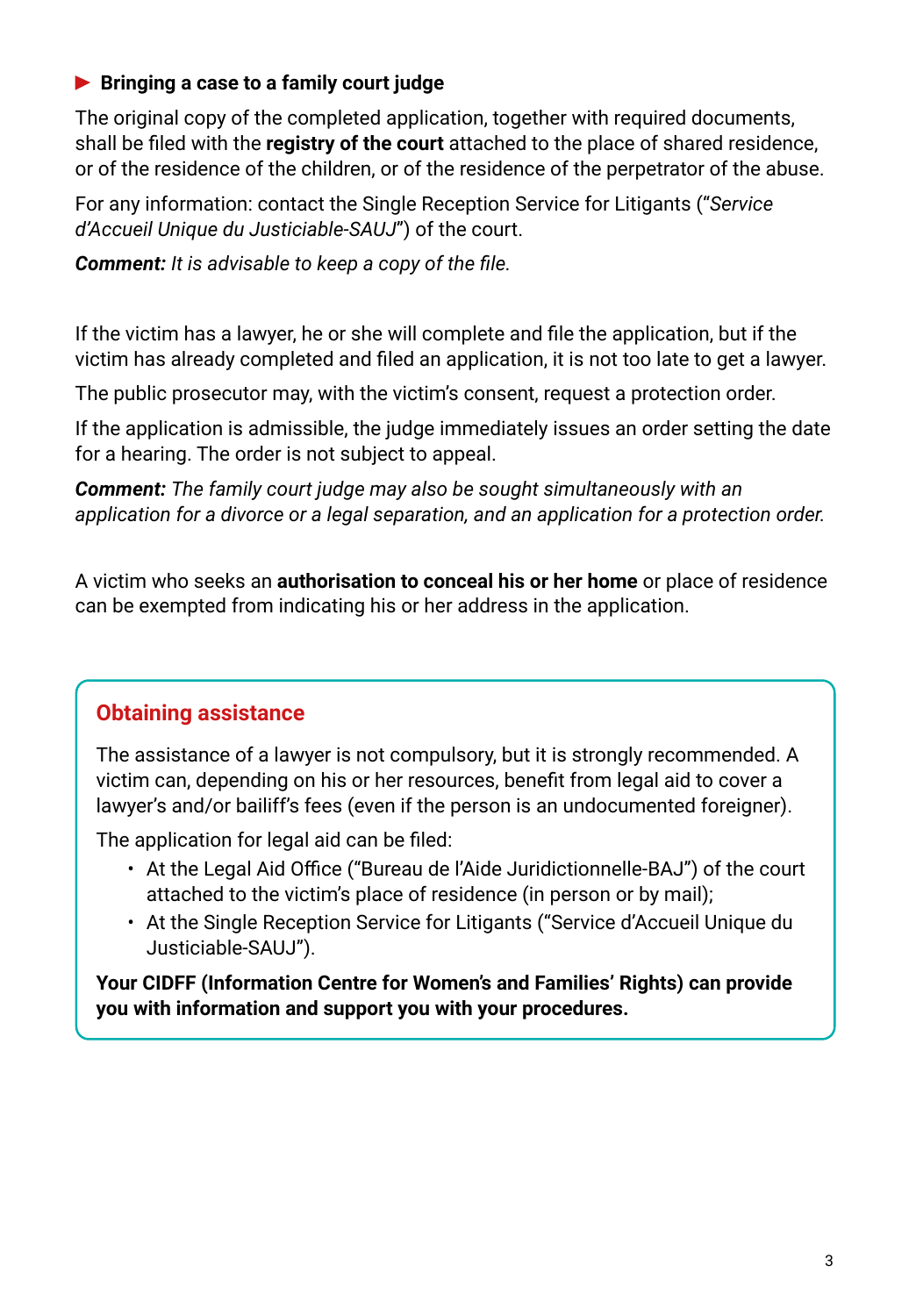#### **DAY 0 TO DAY 2: Summoning the perpetrator of the violence**

#### W**hen should the perpetrator be served?**

The order setting the date of the hearing (Order 1) must be served on the perpetrator within 2 days:



*If the period expires on a public holiday, it is extended to the next working day.*

#### ▶ How should the perpetrator be served?

- If the victim does not have a lawyer: the court registry will contact **a bailiff** who will serve Order 1;
- If the victim has a lawyer, he or she is responsible for serving Order 1;
- If the protection order is requested by a public prosecutor, he or she will arrange for Order 1 to be served;
- The family court judge may decide to serve Order 1 using administrative means (by the police or prison authorities), particularly in the event of serious and imminent danger.

#### **Cost of serving the order**

Regardless of the victim's resources and how the order was served, **the cost of serving** Order 1 **shall be borne by the State**.

*Please note: the cost of serving the definitive protection order are not borne by the State (see day 6).*

#### **DAYS 3 AND 4: Preparation of the defence**

According to the **principle of due process and the rights of the defence**, the perpetrator must be given time to prepare his or her defence.

#### **DAY 5: The hearing**

The copy of the deed of service must be handed over at the latest at the hearing.

If the victim so requests or if the judge considers it necessary, the parties are heard separately.

In the event of a separate hearing, each party must be personally present, possibly assisted by his or her lawyer.

In the event of a joint hearing, each party may be represented by his or her own lawyer and not be present in person.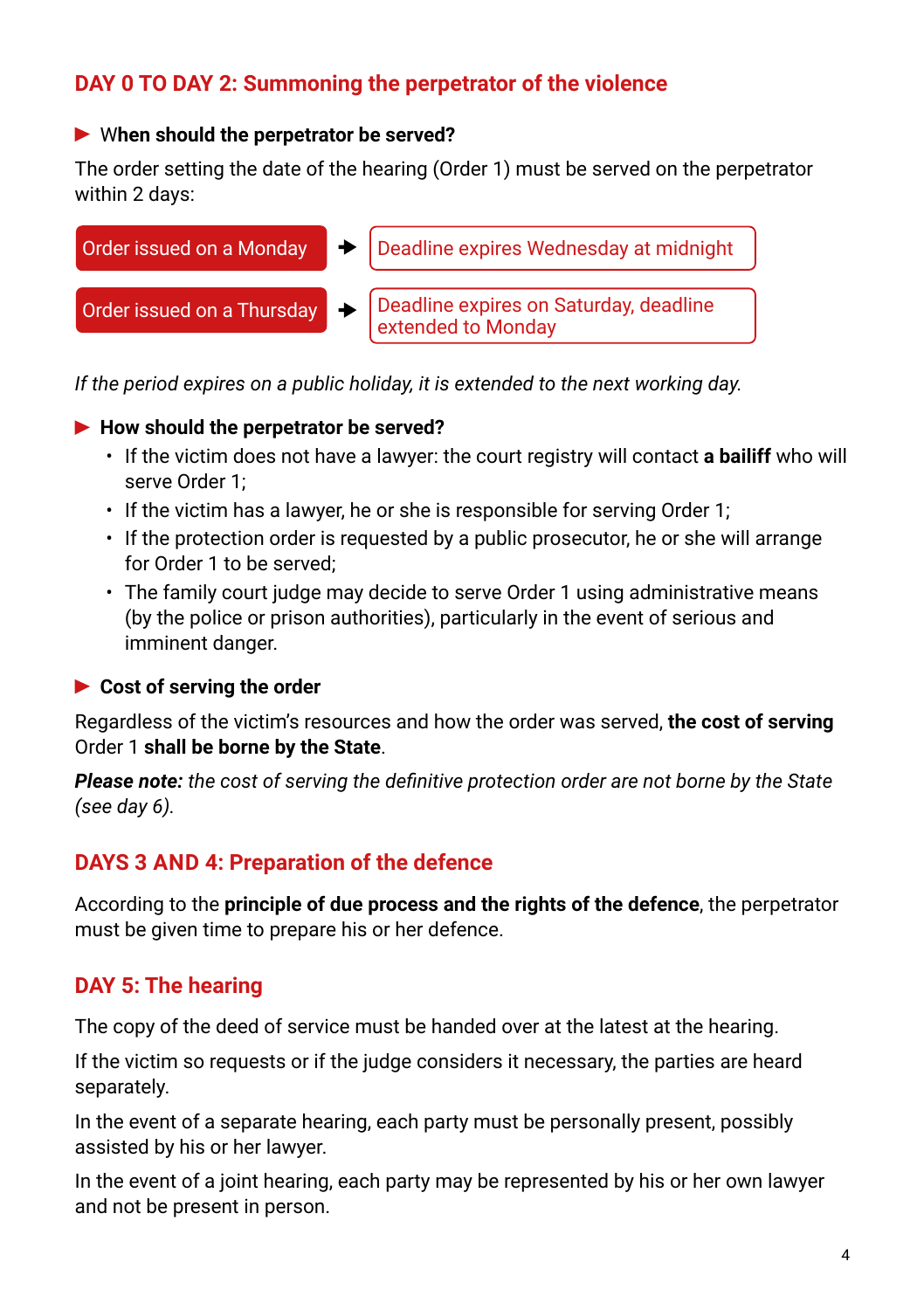#### **DAY 6**

The family court judge issues the order establishing the protective measures (protection order).

To be enforceable, the protection order must be served on the perpetrator by a bailiff.



**The bailiff's expenses for service are to be borne by the victim.** Depending on his or her **R** resources, they will be covered by legal aid.

Non-compliance with the measures imposed by the protection order constitutes an offence punishable by a fine and imprisonment.

**N.B.:** The protection order must have been duly served on the perpetrator by a bailiff. The offences must be indicated on the deed of service.

The order determining the protective measures may be **appealed within a period of fifteen days** following its service.

#### **Producing proof of the plausibility of the abuse**

The judge shall issue a protection order if there are serious reasons to consider as probable:

- The commission of the alleged acts of violence;
- The danger to which the victim or his or her children are exposed.

The application must therefore contain a summary of the grounds for the application and, in an annex, the documents on which the application is based.

Proof of physical, sexual and/or psychological abuse can be provided by any means, especially:

- Medical certificates established by any doctor and/or forensic medical services ("*Unités médico-judiciaires-UMJ*") ;
- A receipt for a complaint filed or an incident report or an official statement on facts filed at a gendarmerie;
- Any other element that can substantiate the plausibility of the abuse suffered: Text messages, phone calls, screen shots, testimonies of relatives or third party witnesses, photos, certificates from associations, social workers or shelters.

It is advisable to produce **as much elements of evidence as possible**.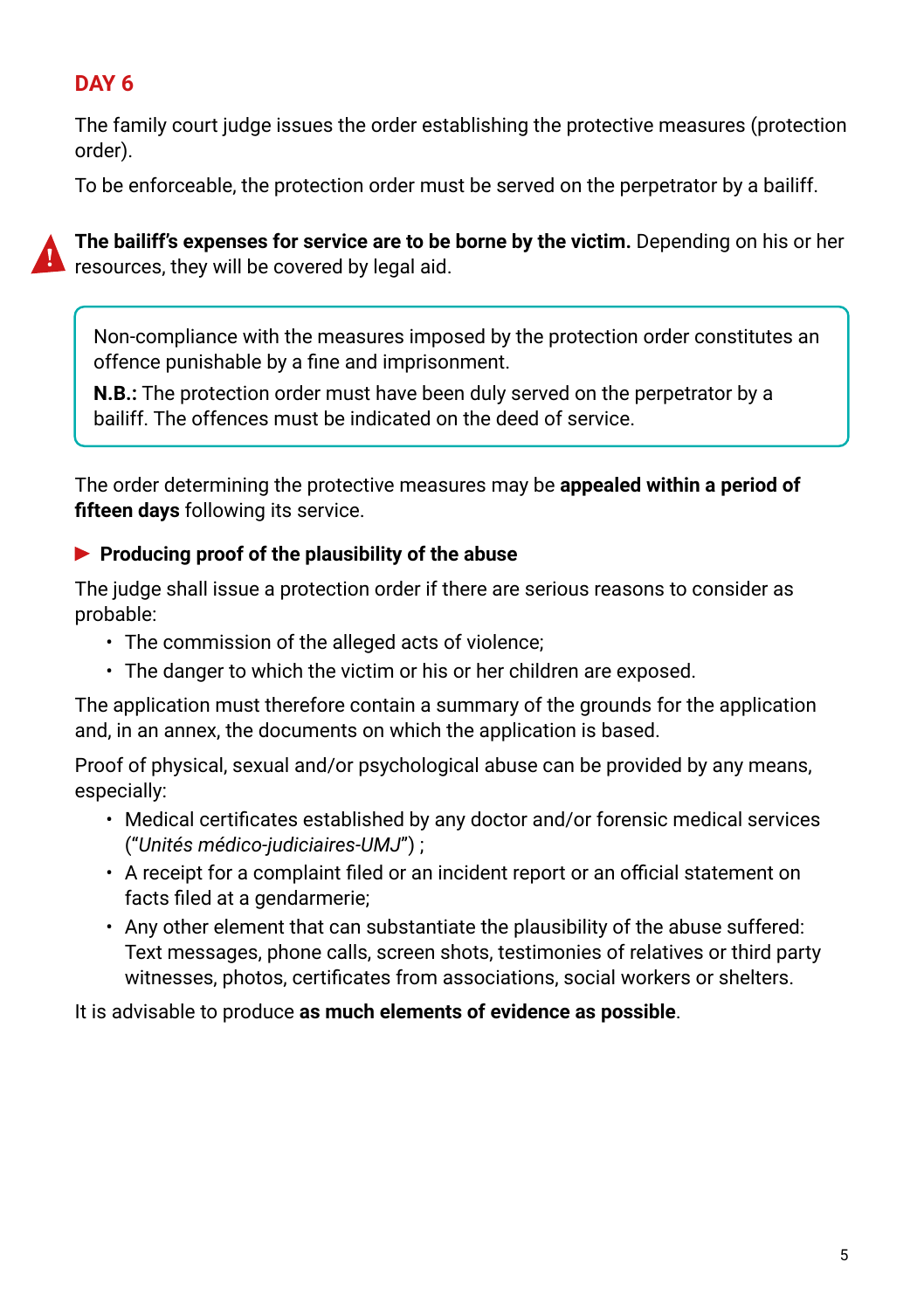### **What measures** can be delivered?

#### M**easures prohibiting the perpetrator of the abuse:**

- A ban on receiving, meeting or coming into contact with the victim or any other designated person (child or relatives of the victim): in this case, the family court judge may order a proximity alert bracelet to be worn so as to prohibit the perpetrator from approaching the victim. The consent of the victim and the perpetrator of the abuse is required. Refusal by the perpetrator could result in criminal proceedings being initiated against him or her;
- Prohibition to go to certain places where the victim is usually present;
- Prohibition to possess or carry a weapon (the decision not to prohibit the possession or carrying of a weapon must be supported with specific reasons);
- An offer for health, social or psychological care or a course on responsibility. If the perpetrator refuses, the public prosecutor is immediately notified.

#### **Measures concerning the victim's residence:**

- **The victim is granted the right to fully use the couple's home, except in special circumstances:**
	- even if he or she has left the couple's home, especially for emergency accommodation,
	- even if the perpetrator is the sole owner of the property or the leaseholder.
- **The costs of accommodation** may be charged to the perpetrator of the abuse. *Caution: If the beneficiary of a protection order does not have a right to the dwelling (title deed, lease), he or she must, as soon as the protection order is issued, take steps to obtain housing.*
- **Cessation of commitment:** A beneficiary of a protection order who decides to leave the dwelling is no longer obliged to pay rent, right from the day after the landlord has been notified of his or her leaving the dwelling. The person who acted as guarantor for the victim is also released from this commitment.
- **Concealment of the victim's address:** The victim is allowed to conceal his or her home or residence and to indicate his or her official address as being that of:
	- his or her lawyer or the public prosecutor for the civil legal proceedings in which he or she is involved;
	- a qualified legal entity for everyday needs.

The Action Logement service can put the victim in touch with a social adviser on a fully confidential basis. Specialised associations can also help the victim to obtain social housing. Contact: 0970 800 800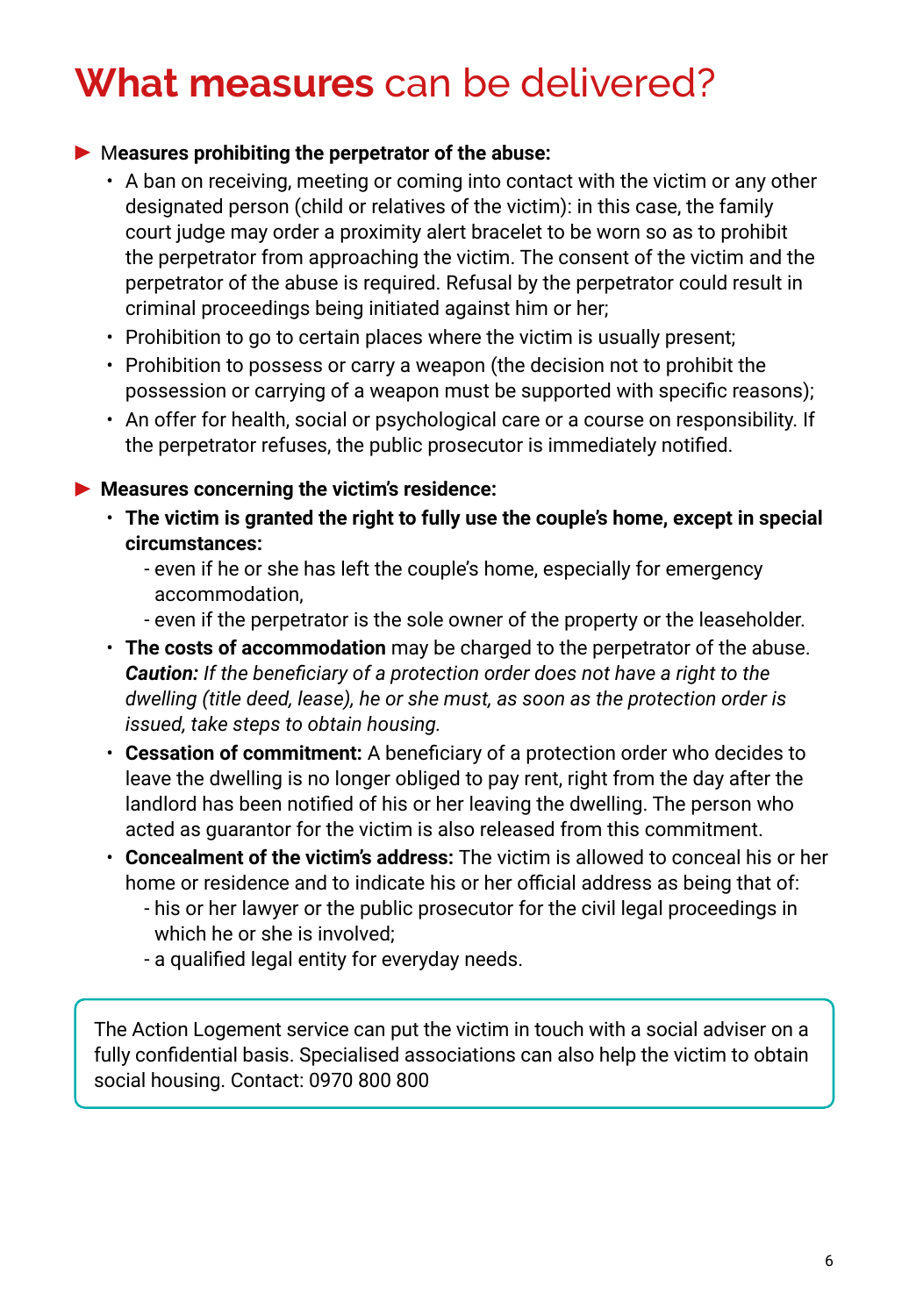#### **Measures related to children:**

- The establishment of **protected visiting rights** at a meeting place or in the presence of a trusted third party (this measure must be justified by the family court judge);
- The establishment of an alimony (the judge may decide that the alimony will be paid through the CAF or MSA).

#### **Measures related to financial contribution:**

- Temporary eligibility for legal aid;
- The establishment of a contribution to marital expenses or material assistance for civil partners.

**Caution: Measures taken under the protection order are provisional** (6 months from the date of service of the protection order).

This time limit may be extended when a petition has been filed with the family court judge:

- en divorce ou en séparation de corps ;
- en fixation des mesures relatives aux enfants ( pension alimentaire, droits de visite...).

A victim who has new evidence may apply for a new protection order at any time.

**The protection order makes it possible to obtain or renew a residence permit as of right as soon as possible.**

#### **Emergency numbers**

*(free of charge and can be dialled from a landline or mobile phone, even if blocked or without credit)*

- **17** : Police / Gendarmerie
- **114** : Number to send a text message to for those unable to speak
- **112** : European call number
- **15** : Medical emergencies (SAMU)
- **18** : "Pompiers" (Fire Department)

#### **Useful numbers and platforms**

**3919** : Listening, information and guidance number

**https://arretonslesviolences.gouv.fr** : Chat with trained police officers and gendarmes.